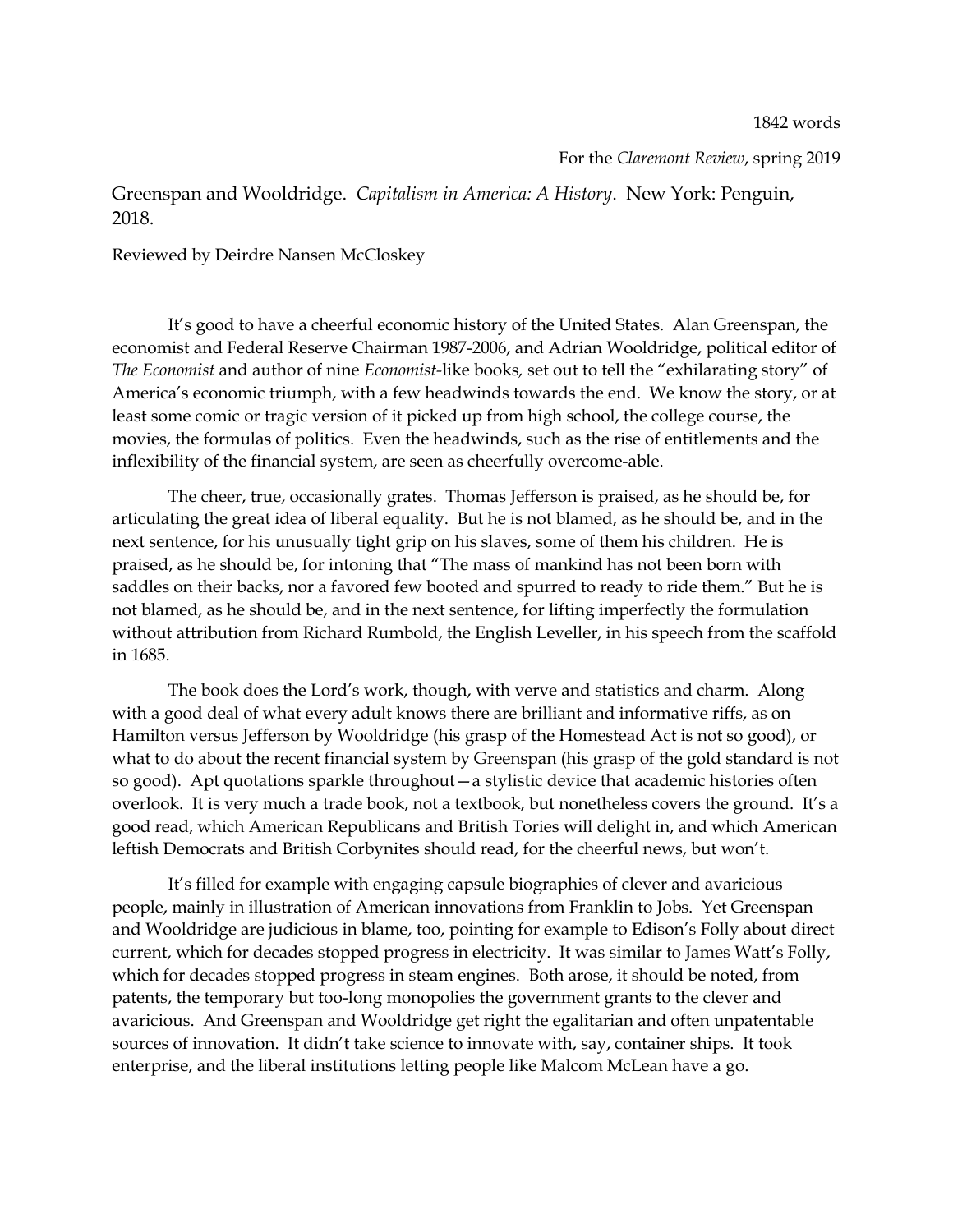Unsurprisingly, some of the most original portions of the book are those on monetary affairs. Late in the book the authors dissect the ill-considered reactions to 2007–2008 (it is a pity, one could unkindly observe, that before 2007 Greenspan was not so clear minded). They give a capsule version of their theory of the business cycle: "People will always accumulate too much risk. Innovators will always dance with danger." Spot on. The business cycle, as against an earlier war-and-famine non-cycle, starts in the very late 18th century. Why is that? Answer: because an enriching people with diverse portfolios will want to accumulate more risk; and because innovators will dance with the risk if liberalism allows them to have a go, as increasingly after 1800 it massively did. Since then we have seen over forty ups and downs of irrational exuberance (as one might put it) followed by excessive pessimism, albeit with the subsequent up always higher than the last one. Up, up, up is not merely irrational cheer on the part of Greenspan and Wooldridge. It is, as they argue, the great fact of the economy since 1800.

The book insists on the good news, and backs it up with statistics. The Conclusion, for example, packs it in. On Social Security: "Retirement has been transformed from a brief stay in death's waiting room . . . into a new stage of life devoted almost entirely to golf." The late, great Hans Rosling argued that the best summary statistic of a country's progress is child mortality, because it registers numerous social and natural problems in one number. Greenspan and Wooldridge note that in 1900 a tenth of children under one-year old died, and higher in the South. Now it is down to one in 150, though higher in the U.S. than in many other rich countries.

Their story plays throughout on the phrase of Werner Sombart made famous by Joseph Schumpeter, that capitalism succeeds through "creative destruction." The reaction by our friends on the left to such news is clear: You created riches by destroying slaves or workers or the Third World. The latest iteration of the marxoid theme, innocent of economics, is the King-Cotton history of Sven Beckert's *Empire of Cotton* (2014), which, embarrassingly, Greenspan and Wooldridge fully credit.

The usual reply on the right, and by Greenspan and Wooldridge, is like the reply by a fellow bourgeois to the lament by Engels about the condition of the working class in England: "And yet a great deal of money is made here. Good day, sir." And a great deal it was. The Great Enrichment after 1800 was unique, an enrichment of the poorest among us not by 100 percent or even 200 percent, but in places like Japan and Finland fully 3,000 percent, and even 1,500 percent in an English America already in the 18<sup>th</sup> century above the human average.

Yet Greenspan and Wooldridge pull their beards wisely over "those left behind" by "capitalism." "The 'perennial gale' of creative destruction," they write, "thus encounters a 'perennial gale' of political opposition." Yes, as is evident in populist promises to bring back West Virginia coal mining and Hungarian agriculture. But it is progress that is the problem, not "capitalism." If we want the poor to be better off, we want progress, and therefore "destruction." The socialist-calculation debate concluded in the 1930s that an ideal central planner would do exactly the same things by way of closing West Virginia coal mines or driving Hungarian farmers out of business that an ideal market "capitalism" would do. If an activity is unprofitable it should be destroyed, to make way for creation and human progress..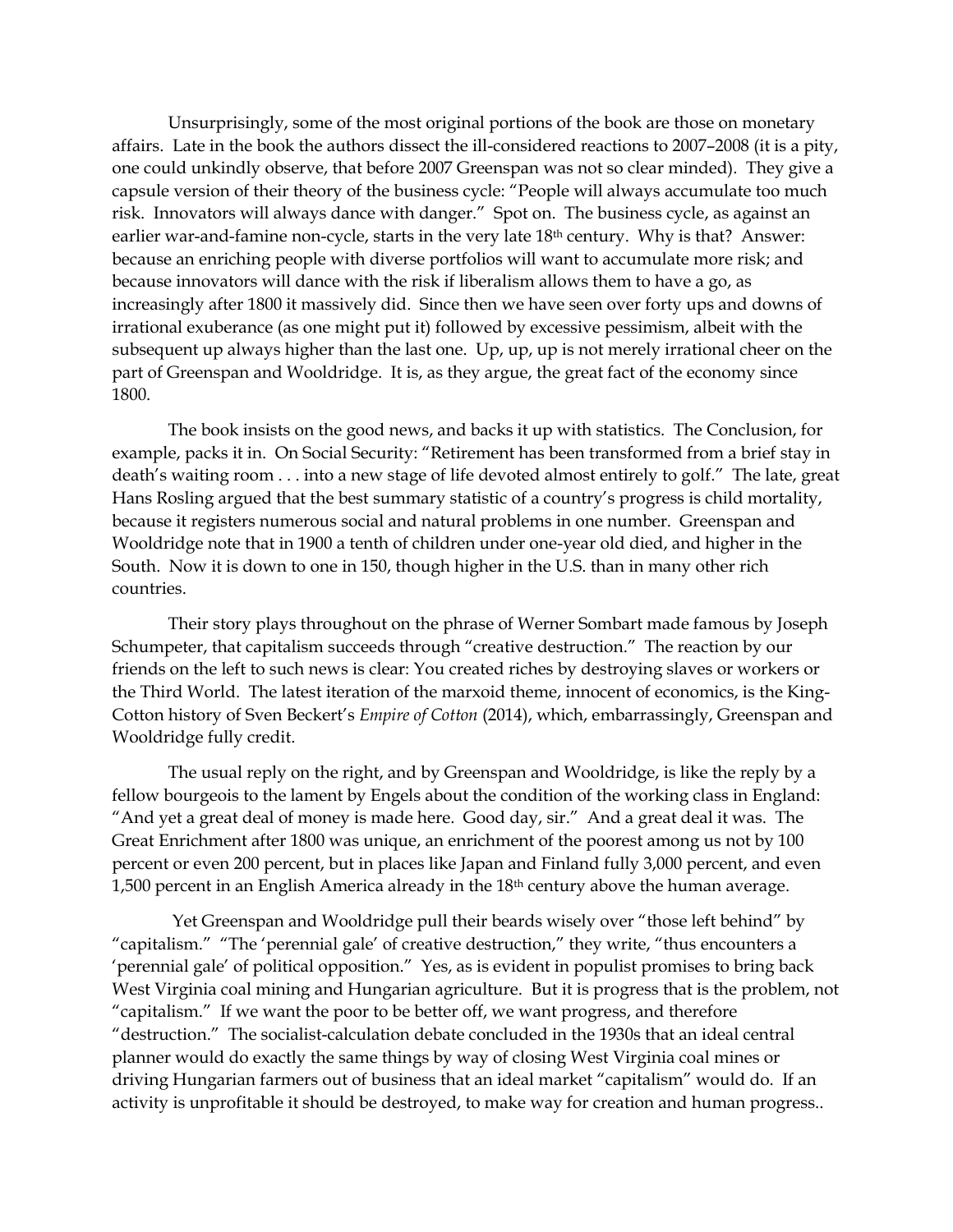The problem is that Schumpeter and, it must be admitted, most students of the matter from Marx down to Fernand Braudel and David Harvey have believed against the evidence that "capitalism" is new, and therefore that markets and bankers should be blamed for the disturbances of progress. It ain't so. *Homo erectus* accumulated Acheulean hand axes by the hundreds in each campsite, the Romans accumulated their roads, the Chinese their (ineffective) wall. Nor are finance or capital markets or specialization new. The ancient Athenians borrowed from banks, the ancient Romans and Chinese elaborately specialized, and English peasants in the 13th century traded land with each other vigorously.

The better name for the book, then, would be *Innovism in America.* What matters for progress—never mind "capitalism"—is encouragement to innovation, which depends on the acceptance of an ideology of innovation. Though one would have liked in the book a little more attention to the birth of liberalism and innovism in Holland and especially Britain, America is indeed exceptional. And the success of government by the people, for the people, and for their pursuit of happiness, was certainly crucial to the Great Enrichment worldwide. But it was habits of the lip, not money and banking that mattered most. Greenspan and Wooldridge quote Tocqueville noting that Americans were willing to "put something heroic into their way of trading," down to movies about Ray Kroc and Joy Mangano, warts and all. Yes.

The big threat is the rise of a socialist ideology, which we can see nowadays in the fatuity of young people urging us to "try socialism." If the word is defined properly as regulation by government against the free action of individual wills, the past eighty years have seen a steady drift. Greenspan and Wooldridge note that in 1950 only one out of twenty jobs required a government-issued license. By 2016 three out of ten did: "florists, handymen, wrestlers, tour guides, frozen dessert sellers, secondhand booksellers, and interior decorators," the last requiring in Florida a college graduate completing then a two-year apprenticeship. The plague of "ill-considered regulations" out of the illiberal U.S. liberalism of the 20<sup>th</sup> century yields in the book some very good pages, such as their riff on the 2010 Dodd-Frank regulation on financial institutions. Greenspan proposes instead that the investment houses simply be made to keep some skin in their games.

FDR said in a Fireside Chat in September 1934: "The old reliance upon the free action of individual wills appears quite inadequate . . . . The intervention of that organized control we call government seems necessary." The evidence even then was to the contrary, despite the sickening fall from 1929 worsened by the fetish for gold. The free action of individual wills in the century and a half preceding 1929 had increased real income per head in the United States by a factor of four. In the eighty years to follow it increased it again by a factor of six. Fantasies of "the entrepreneurial state" to the contrary, enrichment of the poor was produced by human action in aid of innovation.

In short, Greenspan and Wooldridge have written a charming, interesting, accurate book. True, one can complain about this or that. They participate early and late in the cant about American "dominance" declining, the horserace metaphor that dominates the pages of *Foreign Affairs*. It has no connection to their subject, the prosperity of the economy. Worse, they accept the myth of a recent "prolonged economic stagnation." Robert Gordon's *The Rise and Fall of American Growth* (2016) gets the second most citations in the book, extracted mainly from the